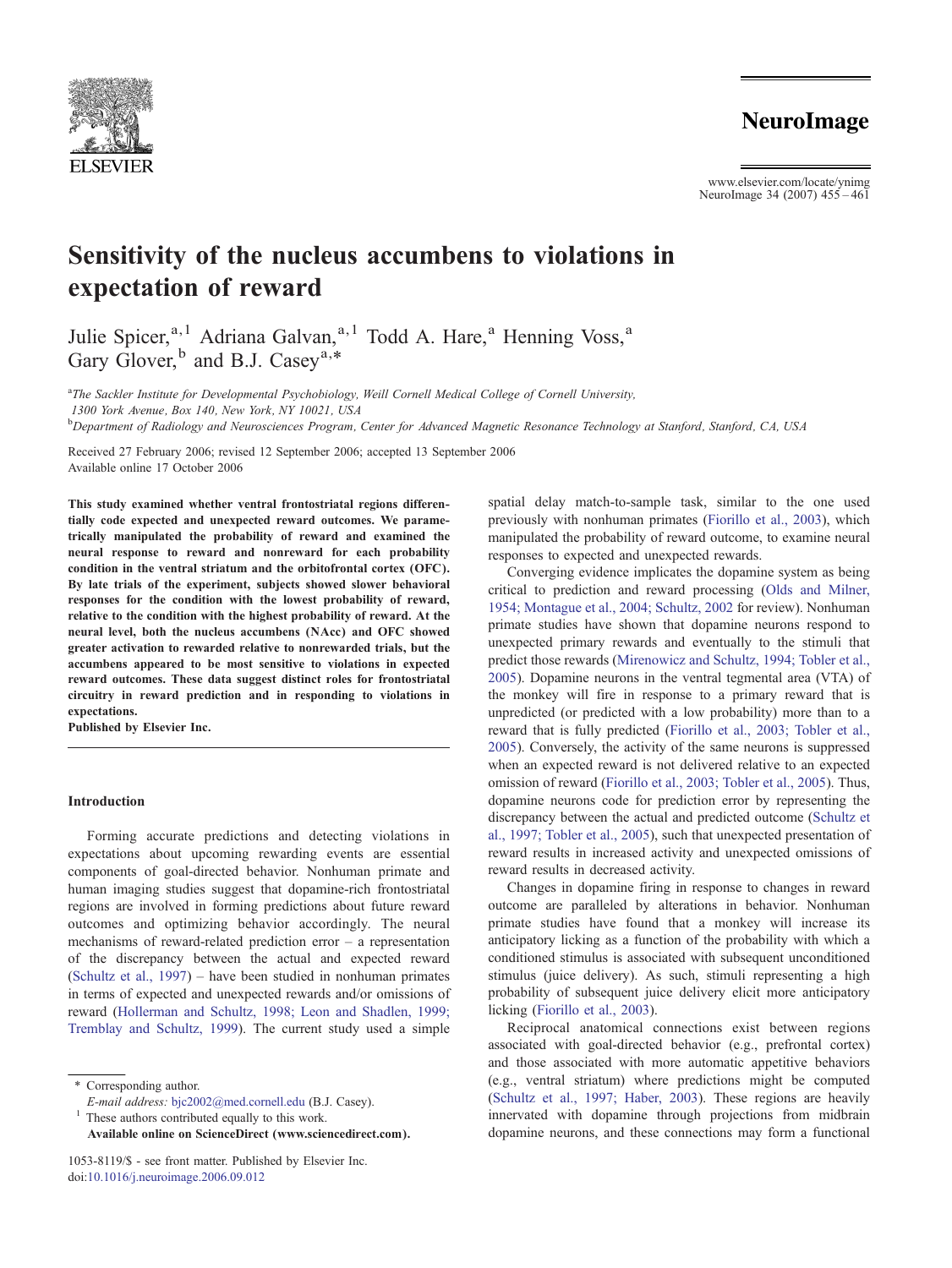neuroanatomical circuit that supports optimization of behavior in favoring actions that result in the greatest gains.

Recently, human functional magnetic resonance imaging (fMRI) studies have implicated two regions of this circuit, the nucleus accumbens and orbitofrontal cortex, in the representation of prediction error. For instance, unpredictable sequences of juice and water delivery have been shown to elicit increased activity in the NAcc relative to predictable delivery ([Berns et al., 2001\)](#page-5-0). Prediction error based on temporal ([McClure et al., 2003\)](#page-6-0) and stimulus (O'[Doherty et al., 2003; O](#page-6-0)'Doherty, 2004) violations also activates the ventral striatum.

The role of the OFC in reward prediction has been less clear. While some studies have reported sensitivity of the OFC under conditions of prediction error ([Berns et al., 2001; O](#page-5-0)'Doherty et al., [2003; Ramnani et al., 2004; Dreher et al., 2006](#page-5-0)), others have not (McClure et al., 2003; O'[Doherty, 2004; Delgado et al., 2005\)](#page-6-0). Studies with less emphasis on prediction error show greater OFC activation to favorable relative to unfavorable outcomes (O'[Doherty](#page-6-0) [et al., 2001; Elliott et al., 2003; Galvan et al., 2005\)](#page-6-0) in studies of reward value [\(Gottfried et al., 2003](#page-6-0)) and valence [\(Cox et al., 2005;](#page-6-0) O'[Doherty et al., 2000, 2003; O](#page-6-0)'Doherty, 2004). Recently, [Kringelbach and Rolls \(2004\)](#page-6-0) integrated the neuroimaging and neuropsychological literature to account for varied functions of the orbitofrontal cortex. They suggest a medial–lateral distinction and an anterior–posterior distinction. The medial and lateral orbitofrontal cortices monitor reward value and evaluation of punishers, respectively (e.g., O'[Doherty et al., 2001; Rolls et al., 2003\)](#page-6-0). The anterior orbitofrontal cortex is thought to be involved more in the representation of abstract reinforcers (O'[Doherty et al., 2001](#page-6-0)) over simpler ones related to taste (e.g., [De Araujo et al., 2003\)](#page-6-0) and pain (e.g., [Craig et al., 2000\)](#page-6-0).

These ventral frontostriatal regions have recently ([Knutson et](#page-6-0) [al., 2005\)](#page-6-0) been associated with the representation of expected value (the product of expected probability and magnitude of outcome) during anticipation of reward outcome. Given the elegant, but complex, design that included 18 cues representing numerous combinations of magnitude, probability and/or valence, a lack of statistical power precluded the authors from examining brain activation related to incentive outcomes. In the present study, we used three distinct cues, each of which was associated with 33%, 66% or 100% reward for correct trials. The emphasis of this study was on reward outcome rather than reward anticipation in order to examine sensitivity at the neural level to violations in reward expectations rather than to anticipation of reward prior to the outcome. This analysis is critical in understanding predictability of rewards because of the changes in dopamine firing that occur at reward outcome when violations of predicted expectations occur ([Fiorillo et al., 2003](#page-6-0)). The a priori predictions about the accumbens and the OFC response to expected and unexpected monetary reward were based on prior imaging work implicating these regions in reward processing ([Knutson et al., 2001, 2005;](#page-6-0) O'[Doherty et al., 2001; Galvan et al., 2005\)](#page-6-0). We used a simple spatial delayed match-to-sample paradigm similar to that used by [Fiorillo et al. \(2003\)](#page-6-0) in electrophysiological studies of dopamine neurons in nonhuman primates. We hypothesized that activity in the ventral striatum, in particular the NAcc, would increase when an unexpected reward was delivered and would decrease when an expected reward was not delivered. Behavior was expected to parallel these changes with faster mean reaction times to cues predicting reward most often, but slower reaction times to the cue predicting reward least often. Furthermore, we hypothesized that

the OFC would be sensitive to reward outcome (reward or not) but that the accumbens would be most sensitive to changes in reward predictions. These hypotheses were based on reports from previous imaging studies [\(Galvan et al., 2005, 2006](#page-6-0)) and nonhuman primate work showing greater striatal involvement in reward probability parameters, relative to the reward-locked activity of the OFC ([Schultz et al., 2000\)](#page-6-0) and on the fixed rather than varying amount of reward across the probability conditions.

#### Methods

#### Participants

Twelve right-handed healthy adults (7 female), ages 19–27 (mean age 24 years), were included in the fMRI experiment. Subjects had no history of neurological or psychiatric illness, and all subjects consented to the Institutional Review Board approved study prior to participation.

### Experimental task

Participants were tested using a modified version of a delayed response two-choice task described previously [\(Galvan et al.,](#page-6-0) [2005\)](#page-6-0) in an event-related fMRI study ([Fig. 1\)](#page-2-0). In this task, three cues were each associated with a distinct probability (33%, 66% and 100%) of obtaining a fixed amount of reward. Subjects were instructed to press either their index or middle finger to indicate the side on which a cue appeared when prompted and to respond as quickly as possible without making mistakes. One of three pirate cartoon images was presented in random order on either the left or right side of a centered fixation for 1000 ms (see [Fig. 1\)](#page-2-0). After a 2000 ms delay, subjects were presented with a response prompt of two treasure chests on both sides of the fixation (2000 ms) and instructed to press a button with their right index finger if the pirate was on the left side of the fixation or their right middle finger if the pirate was on the right side of the fixation. After another 2000 ms delay, either reward feedback (cartoon coins) or an empty treasure chest was presented in the center of the screen (1000 ms) based on the reward probability of that trial type. There was a 12 s intertrial interval (ITI) before the start of the next trial.

There were three reward probability conditions: a 33%, 66% and 100% reward probability. In the 33% condition, subjects were rewarded on 33% of the trials and no reward (an empty treasure chest) occurred on the other 66% of the trials in that condition. In the 66% condition, subjects were rewarded on 66% of trials and no reward occurred for the other 33% of trials. In the 100% condition, subjects were rewarded for all correct trials.

Subjects were guaranteed \$50 for participation in the study and were told they could earn up to \$25 more, depending on performance (as indexed by reaction time and accuracy) on the task. Stimuli were presented with the integrated functional imaging system (IFIS) (PST, Pittsburgh) using a LCD video display in the bore of the MR scanner and a fiber optic response collection device.

The experiment consisted of five runs of 18 trials (6 each of the 33%, 66% and 100% probability of reward trial types), which lasted 6 min and 8 s each. Each run had 6 trials of each reward probability presented in random order. At the end of each run, subjects were updated on how much money they had earned during that run. Prior to beginning the experiment, subjects received detailed instructions that included familiarization with the stimuli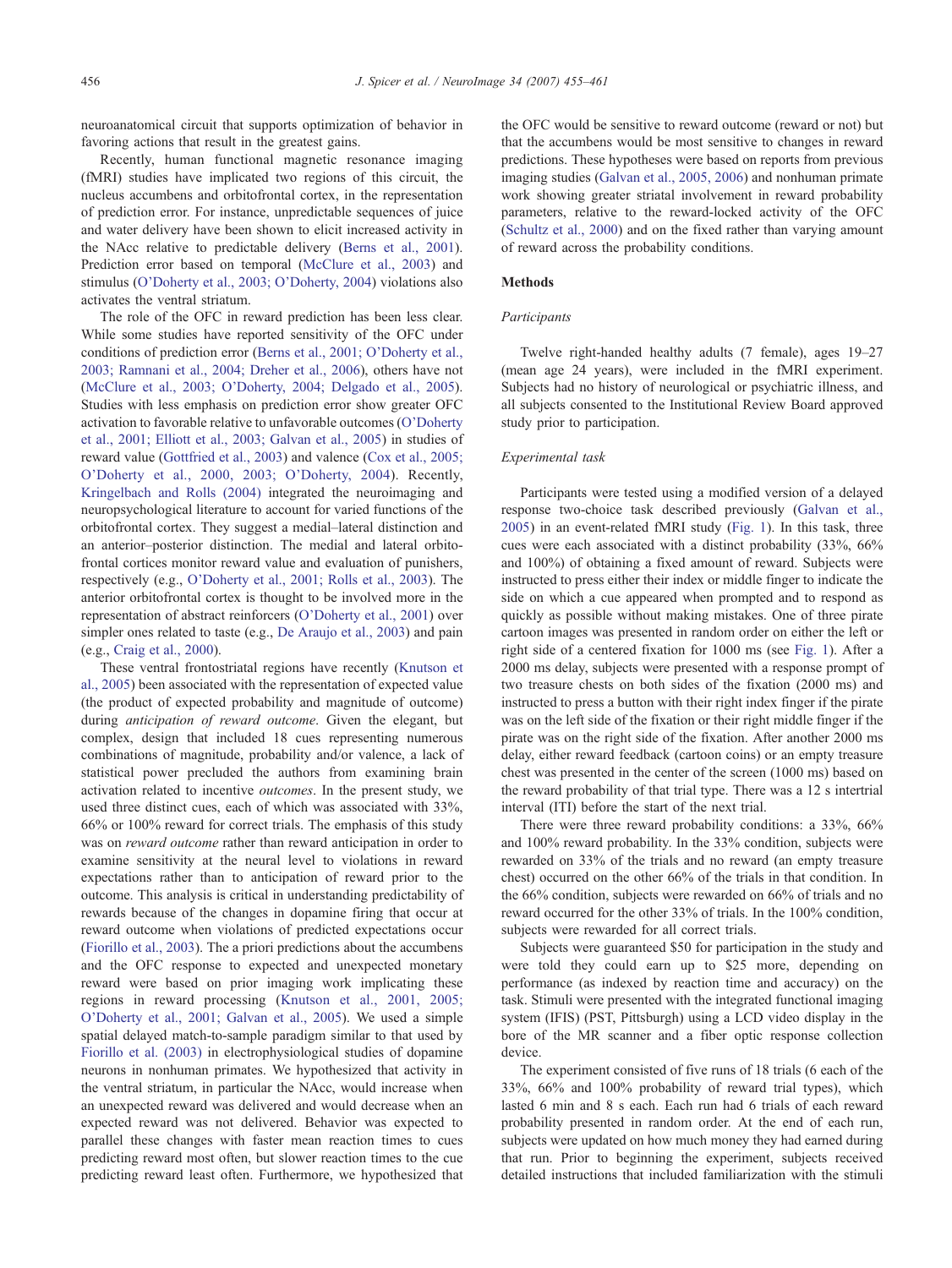

Fig. 1. Task design. One of three cues (each associated with a distinct probability (33%, 66% and 100%) of obtaining a fixed amount of reward) appeared on the left or right side of a fixation for 1 s. After a 2 s delay, a response prompt appeared for 2 s and subjects were instructed to press with pointer finger if the cue had been on the left and with their middle finger if the cue had been on the right. After another 2 s delay, either reward feedback (cartoon coins) or an empty treasure chest was presented in the center of the screen (1000 ms) based on the reward probability of the trial type. There was a 12 s intertrial interval (ITI) before the start of the next trial. Total trial length was 20 s.

employed and performed a practice run to ensure task comprehension. They were told that a relationship existed between the cues and monetary outcomes, but the exact nature of that relationship was not revealed.

#### Image acquisition

Imaging was performed using a 3 T General Electric MRI scanner using a quadrature head coil. Functional scans were acquired using a spiral in and out sequence ([Glover and Thomason,](#page-6-0) [2004](#page-6-0)). The parameters included a TR=2000, TE=30,  $64 \times 64$ matrix, 29 5-mm coronal slices,  $3.125 \times 3.125$ -mm in-plane resolution, flip 90° for 184 repetitions, including four discarded acquisitions at the beginning of each run. Anatomical T1 weighted in-plane scans were collected (TR=500, TE=min,  $256 \times 256$ , FOV= 200 mm, 5-mm slice thickness) in the same locations as the functional images in addition to a 3D data set of high resolution SPGR images (TR = 25, TE = 5, 1.5 mm slice thickness, 124 slices).

#### Image analysis

<span id="page-2-0"></span>The Brainvoyager QX (Brain Innovations, Maastricht, The Netherlands) software package was used to perform a random effects analysis of the imaging data. Before analysis, the following preprocessing procedures were performed on the raw images: 3D motion correction to detect and correct for small head movements by spatial alignment of all volumes to the first volume by rigid body transformation, slice scan time correction (using sinc interpolation), linear trend removal, high-pass temporal filtering to remove non-linear drifts of 3 or fewer cycles per time course and spatial data smoothing using a Gaussian kernel with a 4 mm FWHM. Estimated rotation and translation movements never exceeded 2 mm for subjects included in this analysis.

Functional data were co-registered to the anatomical volume by alignment of corresponding points and manual adjustments to obtain optimal fit by visual inspection and were then transformed into Talairach space. During Talairach transformation, functional voxels were interpolated to a resolution of 1 mm<sup>3</sup> for alignment purposes, but the statistical thresholds were based on the original acquisition voxel size. The nucleus accumbens and orbital frontal cortex were defined by a whole-brain voxelwise GLM with reward as the primary predictor (see below) and then localized by Talairach coordinates in conjunction with reference to the Duvernoy brain atlas [\(Talairach and Tournoux, 1988; Duvernoy,](#page-6-0) [1999](#page-6-0)).

Statistical analyses of the imaging data were conducted on the whole brain using a general linear model (GLM) comprised of 60 (5 runs  $\times$  12 subjects) z-normalized functional runs. The primary predictor was reward (reward versus nonreward trials) across all reward probabilities at reward outcome. The predictor was obtained by convolution of an ideal boxcar response (assuming a value 1 for the volume of task presentation and a volume of 0 for remaining time points) with a linear model of the hemodynamic response ([Boynton et al., 1996](#page-5-0)) and used to build the design matrix of each time course in the experiment. Only correct trials were included and separate predictors were created for error trials. Post hoc contrast analyses on the regions of interest were then performed based on t-tests on the beta weights of predictors. Monte Carlo simulations were run using the AlphaSim program within AFNI ([Cox, 1996\)](#page-5-0) to determine appropriate thresholds to achieve a corrected alpha level of  $p < 0.05$  based on search volumes of approximately 25,400 mm<sup>3</sup> and 450 mm<sup>3</sup> for the orbital frontal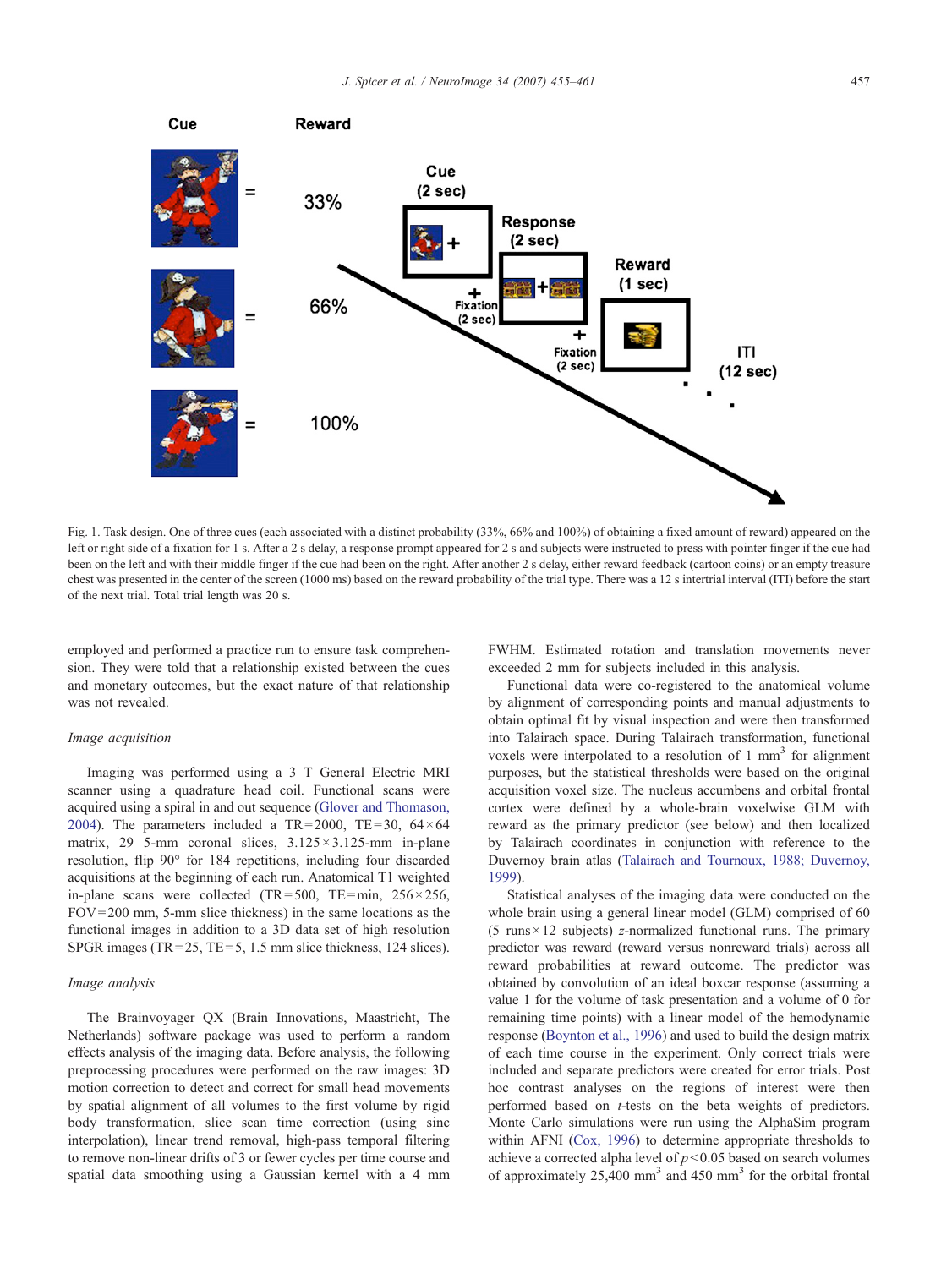cortex and nucleus accumbens, respectively. Percent changes in the MR signal relative to baseline (interval immediately preceding the 20 s trial) in the nucleus accumbens and orbital frontal cortex were calculated using event-related averaging over significantly active voxels obtained from the contrast analyses.

The whole brain GLM was based on 50 reward trials per subject  $(n=12)$  for a total of 600 trials and 30 nonreward trials per subject  $(n=12)$  for a total of 360 nonreward trials across the entire experiment. Subsequent contrasts on the reward probability conditions consisted of different numbers of reward and no reward trials. For the 100% reward probability condition, there were 6 reward trials per run (5) per subject (12) for a total of 360 reward trials and no nonreward trials. For the 66% reward probability condition, there were 4 reward trials per run (5) per subject (12) for a total of 240 reward trials and 120 nonreward trials. For the 33% reward probability condition, there were 2 reward trials per run (5) per subject (12) for a total of 120 reward trials and 240 nonreward trials.

## Results

#### Behavioral data

The effects of reward probability and time on task were tested with a 3 (33%,  $66\%$ ,  $100\%$ ) × 5 (runs 1–5) repeated measures analysis of variance (ANOVA) for the dependent variables of mean reaction time (RT) and mean accuracy.

There were no main effects or interactions of probability of reward  $(F[2,22] = 0.12, p < 0.85)$ , time on task  $(F[4,44] = 2.02,$  $p<0.14$ ) or reward probability×time on task (F[8, 88]=1.02,  $p<0.41$ ) for mean accuracy. This was to be expected as participants' accuracy reached near ceiling levels for all probabilities of the experiment  $(33\% \text{ condition} = 97.2\%; 66\% \text{ condition}$ tion =  $97.5\%$ ; 100% condition =  $97.7\%$ ).

There was a significant interaction between probability of reward and time on task  $(F[8,88] = 3.5, p < 0.01)$  on mean RT, but no main effects of time on task  $(F[4,44] = 0.611, p < 0.59)$  or probability of reward  $(F[2,22] = 2.84, p < 0.08)$ . Post hoc *t*-tests of the significant interaction showed that there was a significant difference between the 33% and 100% reward probability conditions during late trials of the experiment (run 5)  $(t(11)$  = 3.712,  $p < 0.003$ ), with faster mean RT for the 100% reward probability condition (mean= $498.30$ , SD= $206.23$ ) relative to the 33% condition (mean = 583.74, SD = 270.23).

The difference in mean reaction time between the 100% and 33% conditions increased two-fold from early to late trials (see [Fig. 2](#page-3-0)A). To further show learning, we introduced a reversal, switching the probabilities of reward for the 33% and 100% conditions at the end of the experiment. A 2 (probability) $\times$ 2 (reversal and non-reversal) ANOVA for late trials showed a significant interaction  $(F(1,11)=18.97, p=0.001)$ , with a decrease in RT to the condition that was the 33% probability in the nonreversal (mean= $583.74$ , SD= $270.24$ ) and  $100\%$  in the reversal (mean = 519.89, SD = 180.46) ([Fig. 2B](#page-3-0)).

#### Imaging results

<span id="page-3-0"></span>A GLM for correct trials using reward probability as the primary predictor was modeled at the point in which the subject received feedback of reward or not (i.e. outcome). This analysis identified the regions of the NAcc ( $x=9$ ,  $y=6$ ,  $z=-1$  and  $x=-9$ ,



Fig. 2. Behavioral results (RT). (A) There was a significant interaction of reward probability and time on task on mean reaction time. By late trials, subjects were faster when responding to cues associated with the 100% reward probability condition (mean= $498.30$ , SD= $206.23$ ) relative to the  $33\%$  condition (mean=583.74, SD=270.23). The difference in mean reaction time between the 100% and 33% conditions increased two-fold from early to late trials. (B) In a reversal condition at the end of the experiment, the probabilities of reward for the 33% and 100% conditions showed a decrease in RT to the condition that was the 33% probability in the non-reversal (mean= $583.74$ , SD= $270.24$ ) and  $100\%$  in the reversal  $(mean = 519.89, SD = 180.46).$ 

 $y=9, z=-1$ ) and OFC (x=28, y=39, z=−6) (see [Figs. 3](#page-4-0)A, B). Post hoc t-tests between the beta weights of the rewarded versus nonrewarded trials showed greater activation in both of these regions to reward (NAcc:  $t(11)=3.48, p<0.01$ ; OFC  $x=28, y=39$ ,  $z=-6$ ,  $t(11)=3.30$ ,  $p<0.02$ )<sup>2</sup>.

There were two possible outcomes (reward or no reward) for the two intermittent reward schedules (33% and 66% probability) and only one outcome for the continuous reward schedule (100% reward probability), which was used as a comparison condition. Whereas there was a main effect of reward (reward versus no reward trials) in the OFC described above, OFC activity did not vary as a function of reward probability in the current study  $(F(2,10)=0.84, p=0.46)$ . In contrast, the NAcc showed distinct changes in activity to outcome as a function of the reward probability manipulation  $[F(2,10) =$ 9.32,  $p<0.005$ ]. Specifically, NAcc activity increased to reward outcomes, when the reward was unexpected (33% reward probability condition) relative to expected (100% baseline condition)  $[t(11)=2.54, p<0.03$  see [Fig. 4](#page-4-0)A. Second, there was diminished NAcc activity to no reward, when a reward was expected and not received (66% reward probability condition) relative to reward that was not expected or received (33% reward

The NAcc  $[t(11)=3.2, p<0.04]$  and OFC  $[t(11)=3.5, p<0.02]$  showed increased activity in anticipation of reward for the intermittent but not the continuous reward condition.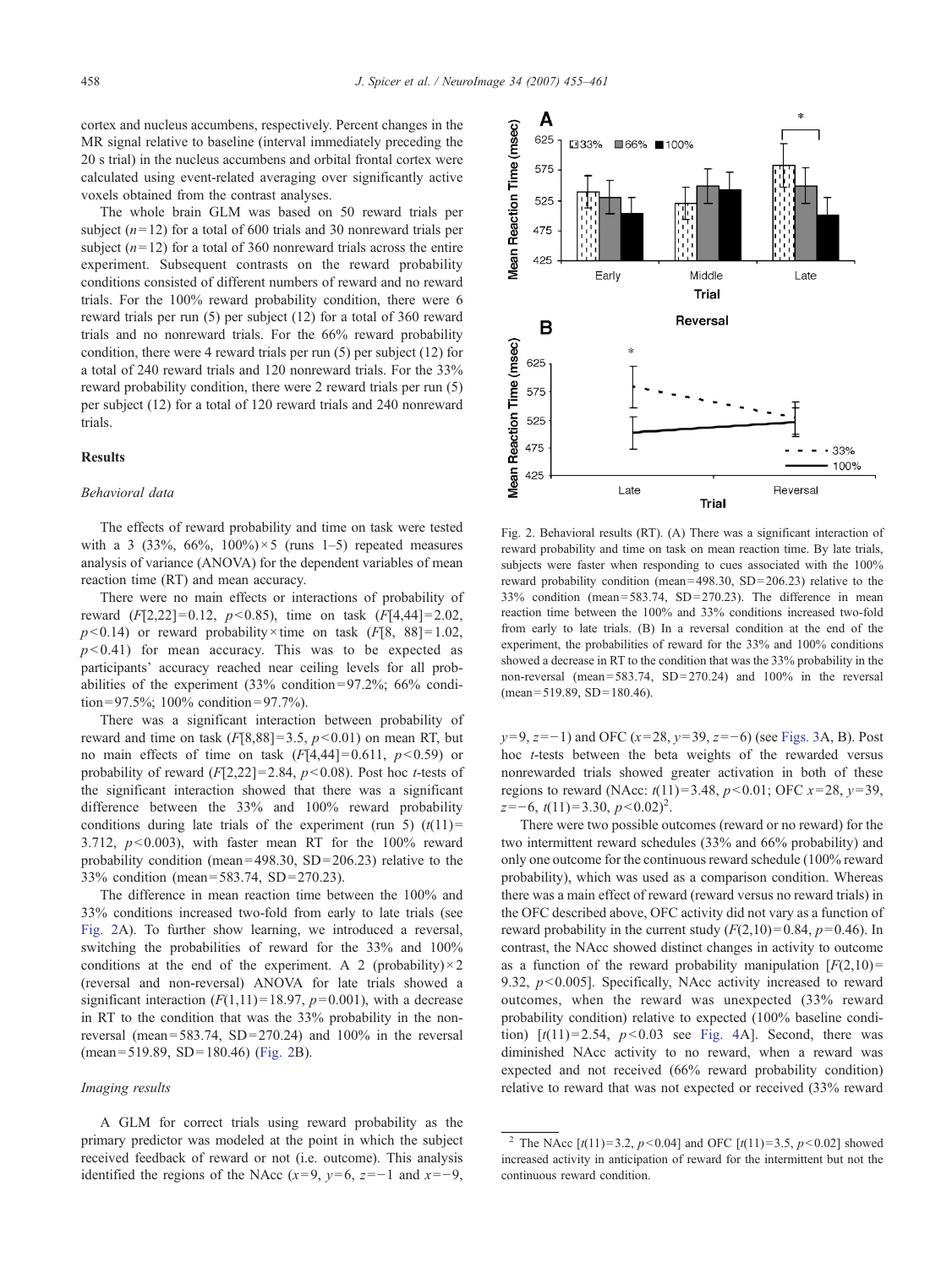

Fig. 3. Greater activation to rewarded versus nonrewarded outcomes in the (A) nucleus accumbens  $(x=9, y=6, z=-1; x=-9, y=9, z=-1)$  and (B) orbital frontal cortex  $(x=28, y=39, z=-6)$ .

probability condition;  $t(59)=2.08$ ,  $p<0.04$ ; see [Fig. 4B](#page-4-0)). Note that there were no significant differences in activation between the 33% and 66% reward probability conditions  $[t(11)=0.510]$ ,  $p=0.62$ ] or between the 66% and 100% rewarded probability conditions  $[t(11)=1.20, p=0.26]$  in rewarded outcomes. MR signal as a function of reward outcome and probability is shown in [Fig. 4](#page-4-0).

#### Discussion

<span id="page-4-0"></span>This study examined the effects of violations in expected reward outcomes on behavior and neural activity in the accumbens and orbital frontal cortex (OFC), shown previously to be involved in anticipation of reward outcomes ([McClure et](#page-6-0) [al., 2004; Knutson et al., 2005](#page-6-0)). We showed that both the nucleus accumbens and OFC were recruited during rewarded trials relative to nonrewarded trials, but only the nucleus accumbens showed sensitivity to violations in predicted reward outcome in this study. Greater sensitivity of the accumbens to reward value (e.g., magnitude) relative to the OFC has been shown in previous work ([Galvan et al., 2005](#page-6-0)), and together these findings suggest that this region may be involved in the computation of both magnitude and probability of reward. The lack of sensitivity in the OFC to these manipulations may reflect a more absolute representation of reward or ambiguity in outcome ([Hsu et al.,](#page-6-0) [2005](#page-6-0)). Alternatively, as the MR signal was more variable in this region, these effects may have been weakened in the current study.

In electrophysiological studies in animals, dopamine neurons in the midbrain (which project to the nucleus accumbens) have been shown to have little to no response to predicted reward outcomes (probability= $1.0$ ), but show phasic firing when reward is delivered with less than 100% probability, even after extensive training [\(Fiorillo et al., 2003\)](#page-6-0). In the current study, we showed greater accumbens activity to reward when the reward was unexpected (33% condition) relative to when it was expected (100% condition) consistent with these findings. Furthermore, electrophysiological studies of dopamine neurons in animals (e.g., [Fiorillo et al., 2003\)](#page-6-0) have shown that for trials on which reward was predicted, but did not occur, neuronal activity decreased. The current study showed a similar pattern in the accumbens, with a decrease in activity in this region in the

**Rewarded Outcome** 



**NonRewarded Outcome** 



Fig. 4. Percent MR signal changes as a function of reward outcome and probability in the nucleus accumbens to (A) rewarded and (B) nonrewarded outcomes.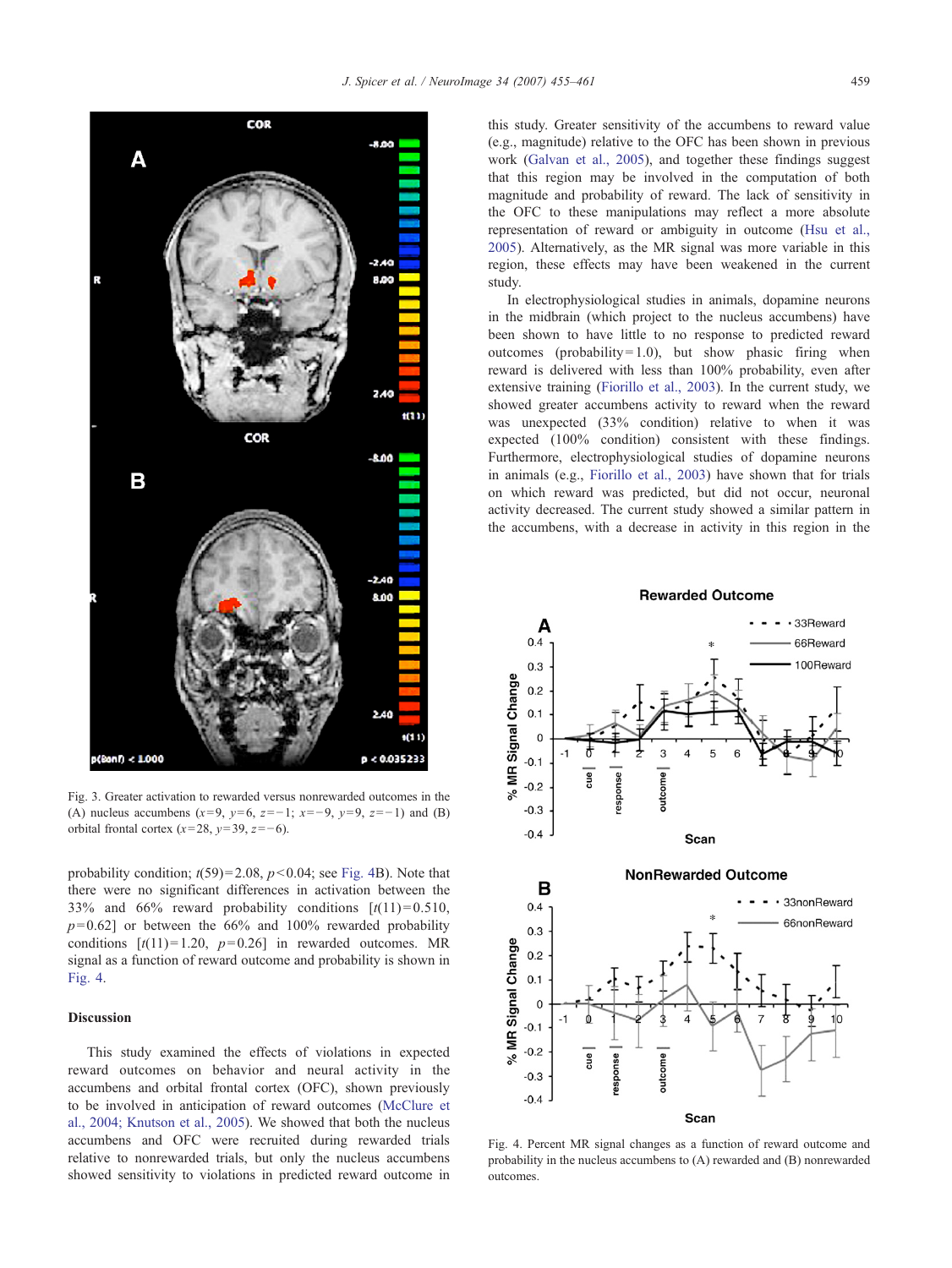nonrewarded trials for the 66% reward probability condition relative to the  $33\%$  condition<sup>3</sup>.

Dopamine neurons have been implicated in learning in two ways. First, they encode contingencies between stimuli (or response) and outcomes through prediction errors signals that detect violations in expectations ([Schultz et al., 1997; Mirenowicz](#page-6-0) [and Schultz, 1994; Fiorillo et al., 2003](#page-6-0)). Thus, the prediction error seems to provide a teaching signal that corresponds to the learning principles initially described by [Rescorla and Wagner \(1972\).](#page-6-0) Second, they serve to alter behavioral responses [\(Schultz et al.,](#page-6-0) [1997; McClure et al., 2004](#page-6-0)) such that actions are biased toward the cues that are most predictive. In the current study, we show that, by late trials of the experiment, the most optimal performance is for the condition with the highest probability of reward (100% reward probability) and least optimal for the lowest probability condition (33% reward probability). This behavioral finding is consistent with previous probability work showing least optimal performance with the lowest probability of reward outcome, suggesting that reward contingencies were learned over time [\(Delgado et al.,](#page-6-0) [2005\)](#page-6-0). To further show learning, we introduced a reversal, switching the probabilities of reward for the 33% and 100% conditions at the end of the experiment. This manipulation resulted in attenuation of differences between these conditions further corroborating learning effects.

A major goal of reward-related studies is to determine how rewards influence and bias behavior (e.g., [Robbins and Everitt,](#page-6-0) [1996; Schultz, 2004\)](#page-6-0) in addition to characterizing the underlying neural processing. Numerous factors contribute to how quickly and robustly rewards influence behavior, including schedules of reinforcement ([Skinner, 1958\)](#page-6-0), reward value [\(Galvan et al.,](#page-6-0) [2005\)](#page-6-0) and reward predictability [\(Fiorillo et al., 2003; Delgado et](#page-6-0) [al., 2005](#page-6-0)). Expected value, which is the product of the magnitude and probability of a reward (Pascal, ca 1600 s), influences behavioral choices ([von Frisch, 1967; Montague et al., 2004;](#page-6-0) [Montague and Berns, 2002](#page-6-0)). Using a very similar task in which only the outcome (magnitude instead of probability) differed from the current study, we showed that the nucleus accumbens was sensitive to discrete reward values [\(Galvan et al., 2005\)](#page-6-0). Taken together with the evidence presented here and elsewhere ([Tobler et](#page-6-0) [al., 2005\)](#page-6-0), we suggest that the ventral striatum likely contributes to the computation of expected reward value given its sensitivity to both reward probability and magnitude.

The role of the orbital frontal cortex in reward prediction is consistent with functional subdivisions of this region by [Kringel](#page-6-0)[bach and Rolls \(2004\)](#page-6-0). They suggest that more anterior and medial portions of OFC are sensitive to abstract reward manipulations. The OFC activation in this study was observed in this general location. Electrophysiological studies implicate the OFC in coding subjective value of a reward stimulus (for review, O'[Doherty, 2004\)](#page-6-0). For instance, OFC neurons fire to a particular taste when an animal is hungry, but decrease their firing rate once the animal is satiated and the reward value of the food has diminished [\(Critchley and Rolls,](#page-6-0) [1996\)](#page-6-0). As such, others have suggested the OFC is most sensitive to relative rewards ([Tremblay and Schultz, 1999\)](#page-6-0) and reward preference ([Schultz et al., 2000](#page-6-0)). Neuroimaging studies have shown an analogous pattern in humans with a variety of stimuli, including taste (O'[Doherty et al., 2001; Kringelbach et al., 2003](#page-6-0)), olfaction ([Anderson et al., 2003; Rolls et al., 2003\)](#page-5-0) and money ([Elliott et al.,](#page-6-0) [2003; Galvan et al., 2005](#page-6-0)), with each activation varying in the location of activity from anterior to posterior and from medial to lateral OFC. The OFC has been implicated in anticipation of reward (O'[Doherty et al., 2002](#page-6-0)), but only insofar as the predictive value of the response is linked to the specific value of the associated reward, rather than in the probability of that reward occurring (O'[Doherty,](#page-6-0) [2004\)](#page-6-0). In the current study, we did not see sensitivity to violations in reward prediction in the OFC. [Knutson et al. \(2005\)](#page-6-0) have reported correlations between probability estimates and brain activation in anticipation of reward in the mesial prefrontal cortex ([Knutson et al.,](#page-6-0) [2005\)](#page-6-0), but not specifically in the orbital frontal cortex. In contrast, [Ramnani et al. \(2004\)](#page-6-0) reported OFC sensitivity to positive prediction error in medial orbital frontal cortex using a passive viewing task and [Dreher et al. \(2006\)](#page-6-0) reported OFC error prediction in a task that manipulated both the probability and magnitude of predictive cues, but these contingencies were learned prior to scanning. It is therefore still tenable that OFC can compute predicted rewards, but perhaps these calculations are cruder (i.e. summed over a range of probabilities) or slower to form relative to the precise calculations that appear to occur in the NAcc. Alternatively, this region may be more sensitive at detecting stimuli of uncertain and/or ambiguous value, as proposed by [Hsu et al. \(2005\),](#page-6-0) than at detecting violations in reward prediction. [Hsu et al. \(2005\)](#page-6-0) show that the level of ambiguity in choices (uncertain choices made because of missing information) correlates positively with activation in the OFC. Finally, the greater variability in MR signal in this region may have diminished our ability to detect these effects as well.

The fundamental question of the current study was how the accumbens and OFC differentially code predicted reward outcomes relative to unpredicted outcomes (i.e. violations in expectations). We parametrically manipulated the probability of reward and examined the neural response to reward and nonreward trials for each probability reward condition. Our data are consistent with previous human imaging and nonhuman electrophysiological studies ([Fiorillo et al., 2003; Schultz, 2004\)](#page-6-0) and suggest that the accumbens and OFC are sensitive to reward outcome (reward or not). However, activity in these regions, especially the accumbens, appears to be modulated by predictions about the likelihood of reward outcomes that are formed with learning over time. This dynamic pattern of activation might represent modifications in dopamine activity within or projecting to these regions as information about predicted reward is learned and updated.

#### References

- Anderson, A., Christoff, K., Stappen, I., Panitz, D., Ghahremani, D., Glover, G., Gabrieli, J.D., Sobel, N., 2003. Dissociated neural representations of intensity and valence in human olfaction. Nat. Neurosci. 6, 196–202.
- Berns, G.S., McClure, S.M., Pagnoni, G., Montague, P.R., 2001. Predictability modulates human brain response to reward. J. Neurosci. 21, 2793–2798.
- Boynton, G.M., Engel, S.A., Glover, G.H., Heeger, D.J., 1996. Linear systems analysis of functional magnetic resonance imaging in human V1. J. Neurosci. 16, 4207–4221.
- Cox, R.W., 1996. AFNI: software for analysis and visualization of functional magnetic resonance neuroimages. Comput. Biomed. Res. 29, 162–173.

<span id="page-5-0"></span><sup>&</sup>lt;sup>3</sup> Omission of reward outcome in the 33% condition resulted in a slight increase in NAcc activity rather than a decreased one, similar to that observed by [Knutson et al. \(2001\).](#page-6-0) One possible interpretation of this result is that subjects were intrinsically motivated or rewarded if they predicted that no reward would come for that trial, and none did. Alternatively, since reward outcome for these trials was the fewest in number across the experiment, the activity may reflect continued learning for this condition.